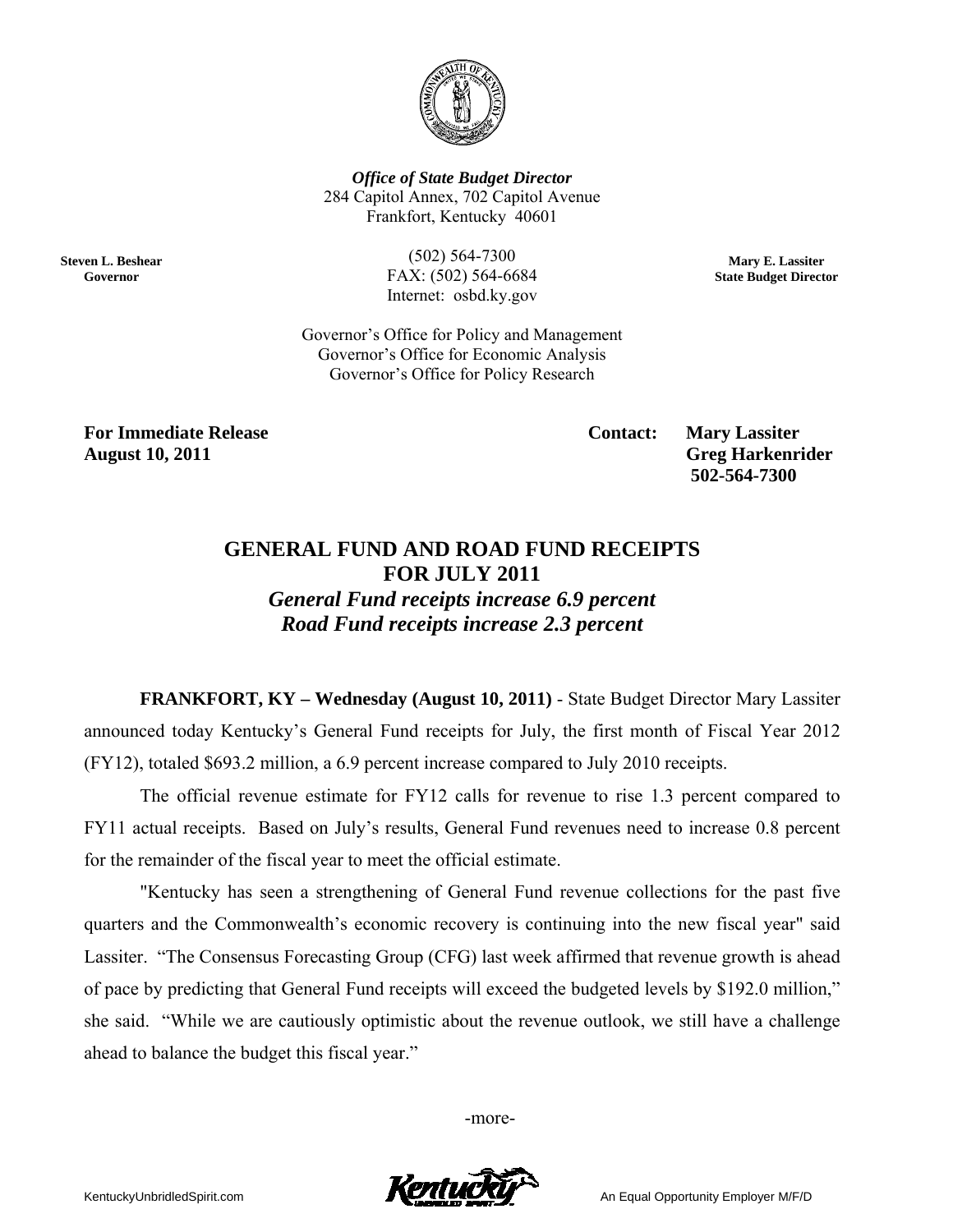Among the major accounts:

- Individual income taxes grew 11.5 percent.
- Sales tax revenues were up 6.8 percent, a welcomed increase following a relatively low quarter of growth in the last quarter of FY11.
- Corporation income tax rose \$8.4 million.
- Cigarette taxes continued a path of decline with a 10.6 percent dip in July.
- Property taxes fell \$12.6 million.
- Coal severance tax revenues increased 18.1 percent.
- Lottery revenues increased 3.4 percent.

 Lassiter also announced that Road Fund revenues for July totaled \$104.7 million, an increase of 2.3 percent compared to last July. Lassiter noted that strong motor vehicle usage tax receipts accounted for the majority of the increase in revenue, but was also encouraged by the increase in the Road Fund estimate by the CFG. "The strong growth in the Road Fund for FY11 certainly implied that an upward revision was forthcoming in the FY12 estimate. I was encouraged to see that the CFG expects nearly \$83 million more in the State Road Fund in FY12 than budgeted."

 The official revenue estimate for FY12 calls for revenue to increase 0.2 percent compared to FY11 actual receipts. Based on the first month's receipts, revenues can remain flat for the rest of the fiscal year to meet budgeted levels.

Among the major Road Fund categories:

- Motor fuels tax receipts rose 3.8 percent.
- Motor vehicle usage tax increased 9.4 percent.
- License and privilege taxes fell 8.2 percent.

## -30-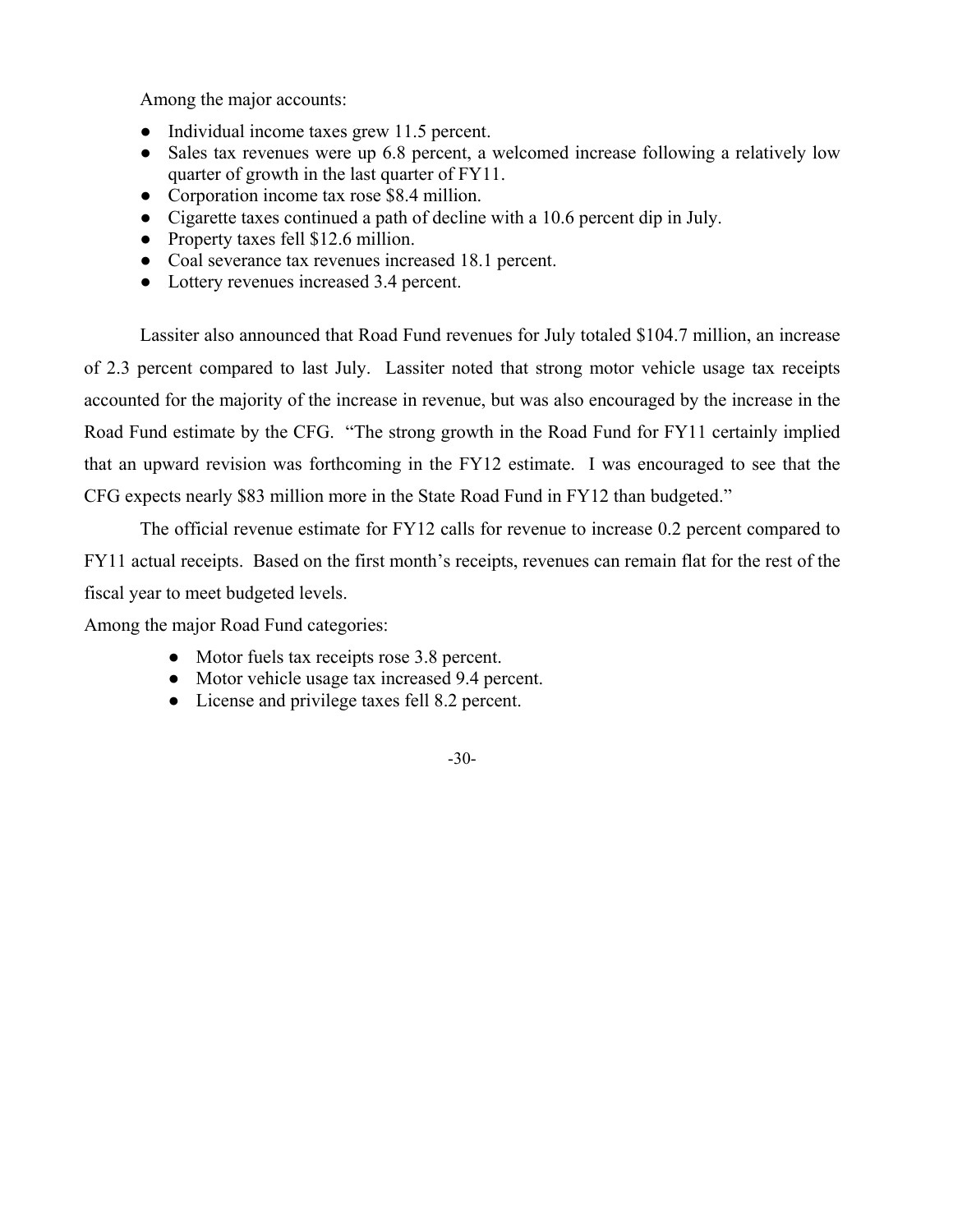## **KENTUCKY STATE GOVERNMENT REVENUE 1. GENERAL FUND REVENUE**

|                                                           | 2011                   | <b>JULY</b><br>2010      | % Change              |
|-----------------------------------------------------------|------------------------|--------------------------|-----------------------|
| <b>TOTAL GENERAL FUND</b>                                 | \$693,182,801          | \$648,699,194            | $6.9\%$               |
| <b>Tax Receipts</b>                                       | \$671,204,888          | \$621,880,542            | 7.9%                  |
| <b>Sales and Gross Receipts</b>                           | \$322,216,842          | \$306,770,486<br>589,286 | 5.0%<br>4.2%          |
| <b>Beer Consumption</b><br>Beer Wholesale                 | 614,244<br>5,366,845   | 5,063,502                | 6.0%                  |
| Cigarette                                                 | 20,232,282             | 22,618,746               | $-10.6%$              |
| <b>Distilled Spirits Case Sales</b>                       | 11,823                 | 11,071                   | 6.8%                  |
| <b>Distilled Spirits Consumption</b>                      | 1,168,925              | 1,103,903                | 5.9%                  |
| <b>Distilled Spirits Wholesale</b>                        | 2,959,132              | 2,722,482                | 8.7%                  |
| <b>Insurance Premium</b><br>Pari-Mutuel                   | 22,888<br>300,925      | 56,229<br>1,685,132      | $-59.3%$<br>$-82.1%$  |
| Race Track Admission                                      | 82,323                 | 86,736                   | $-5.1%$               |
| Sales and Use                                             | 282,175,455            | 264,252,557              | 6.8%                  |
| Wine Consumption                                          | 226,486                | 207,372                  | 9.2%                  |
| Wine Wholesale                                            | 1,135,514              | 1,032,268                | 10.0%                 |
| <b>Telecommunications Tax</b>                             | 5,975,719              | 5,473,840                | 9.2%                  |
| <b>Other Tobacco Products</b><br><b>Floor Stock Tax</b>   | 1,939,917<br>4,364     | 1,849,529<br>17,834      | 4.9%<br>$-75.5%$      |
|                                                           |                        |                          |                       |
| License and Privilege                                     | \$45,152,760           | \$38,415,398             | 17.5%                 |
| Alc. Bev. License Suspension                              | 20,300                 | 14.375                   | 41.2%                 |
| Coal Severance                                            | 27,275,074             | 23,101,073               | 18.1%                 |
| <b>Corporation License</b>                                | (22, 898)              | 405,493                  | $---$                 |
| <b>Corporation Organization</b><br>Occupational Licenses  | $\Omega$<br>6,050      | 30<br>19,935             | $-100.0%$<br>$-69.7%$ |
| Oil Production                                            | 852,105                | 562,484                  | 51.5%                 |
| Race Track License                                        | 95,000                 | 105,000                  | $-9.5%$               |
| <b>Bank Franchise Tax</b>                                 | 89,990                 | (32, 846)                |                       |
| <b>Driver License Fees</b>                                | 53,786                 | 57,122                   | $-5.8%$               |
| <b>Minerals Severance</b>                                 | 1,337,292              | 1,385,650                | $-3.5%$               |
| <b>Natural Gas Severance</b>                              | 1,935,215              | 792,451                  | 144.2%<br>12.5%       |
| <b>Limited Liability Entity</b>                           | 13,510,847             | 12,004,630               |                       |
| Income                                                    | \$295,318,267          | \$257,885,857            | 14.5%                 |
| Corporation                                               | 12,955,769             | 4,571,127                | 183.4%                |
| Individual                                                | 282,362,498            | 253,314,730              | 11.5%                 |
| Property                                                  | \$2,003,424            | \$14,552,208             | $-86.2%$              |
| <b>Building &amp; Loan Association</b>                    | (2, 299)               | 0                        |                       |
| General - Real                                            | (5,224)                | (46, 126)                |                       |
| General - Tangible<br>Omitted & Delinquent                | 8,180,062              | 8,240,172                | $-0.7%$               |
| <b>Public Service</b>                                     | (6,728,879)<br>559,763 | 5,784,732<br>573,429     | $-216.3%$<br>$-2.4%$  |
| Other                                                     | 0                      | 0                        |                       |
|                                                           |                        |                          |                       |
| Inheritance Tax                                           | \$3,543,475            | \$2,419,558              | 46.5%                 |
| Miscellaneous                                             | 2,970,122              | 1,837,035                | 61.7%                 |
| <b>Legal Process</b>                                      | 1,835,389              | 1,816,288                | 1.1%                  |
| T. V. A. In Lieu Payments                                 | 1,134,733              | 0                        |                       |
| Other                                                     | 0                      | 20,747                   | $-100.0\%$            |
| <b>Nontax Receipts</b>                                    | \$21,378,337           | \$26,665,106             | $-19.8%$              |
| <b>Departmental Fees</b>                                  | 957,533                | 2,986,773                | $-67.9%$              |
| <b>PSC Assessment Fee</b>                                 | 4,488,594              | 8,704,542                | $-48.4%$              |
| <b>Fines &amp; Forfeitures</b><br>Interest on Investments | 2,233,011              | 2,249,932                | $-0.8%$<br>$-27.0%$   |
| Lottery                                                   | 51,600<br>15,000,000   | 70,703<br>14,500,000     | 3.4%                  |
| Sale of NO <sub>x</sub> Credits                           | 0                      | 22,513                   | $-100.0%$             |
| Miscellaneous                                             | (1,352,401)            | (1,869,355)              |                       |
| <b>Redeposit of State Funds</b>                           | \$599,575              | \$153,546                | 290.5%                |